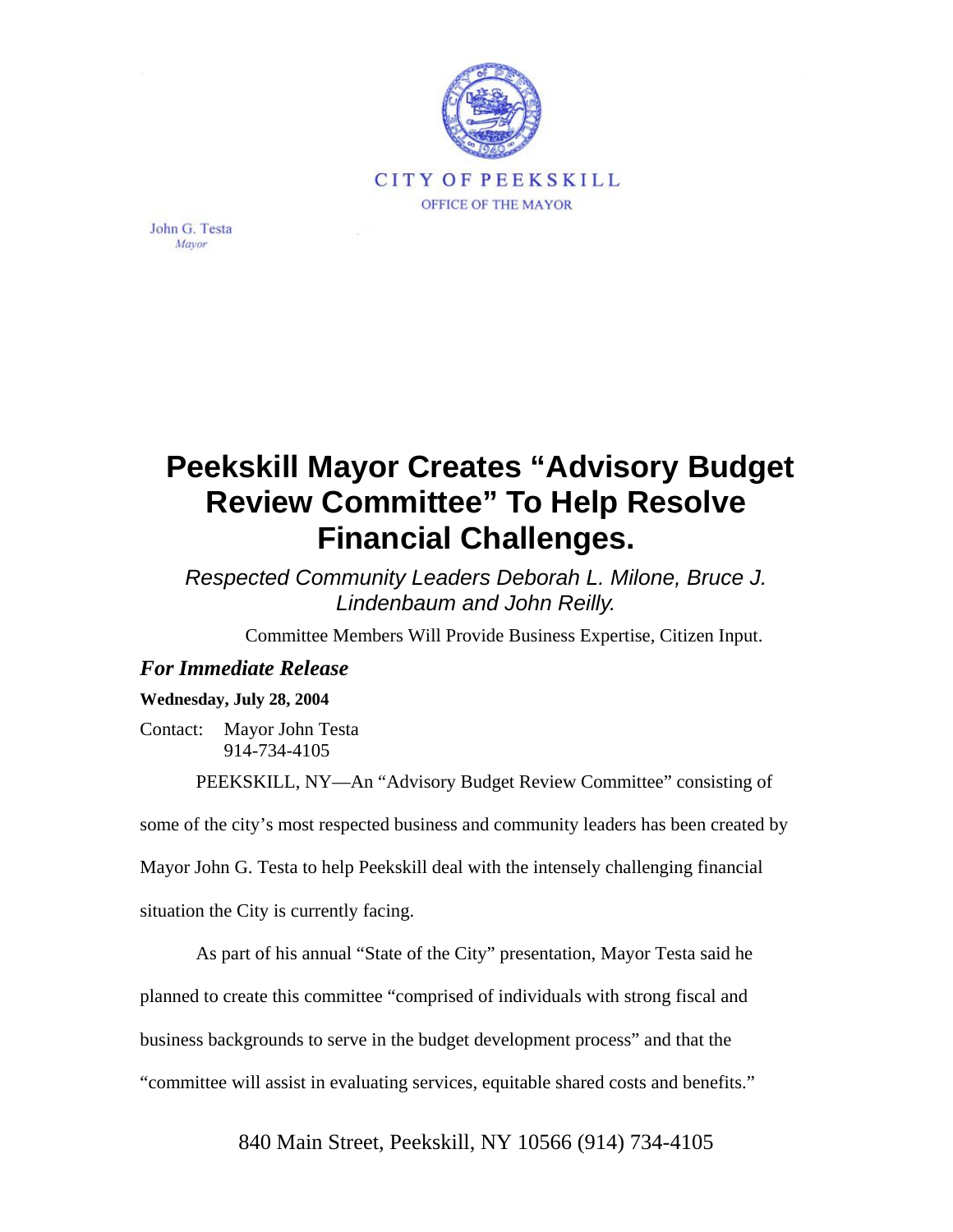Municipalities throughout New York State and the country have faced unprecedented hardships due to the dramatic increases in costs and fees that have been imposed on the local level.

"State pension contributions and other unfunded mandates as well as record breaking increases in insurance costs have placed us in a position where we are going to have to make difficult, painful choices," Testa says. "Citizen input is imperative with a situation of this magnitude, and I am pleased and proud that such respected members of our community have proven willing to step up to assist us in making the hard choices we face."

Deborah L. Milone, Bruce J. Lindenbaum and John Reilly are the commission members. Each of them has many years of community service and business experience.

**Deborah Milone** was the first female president in the 80-year history of Peekskill's Rotary Club. She is also currently on the board of directors of the Hudson Valley Gateway Chamber of Commerce, where she was named volunteer of the year in 2001, and serves on the City's Zoning Board of Appeals, among many other activities.

Milone is currently vice president of marketing at Guide Communications and was publisher of The Peekskill Herald.

**Bruce Lindenbaum** helped steer the then Peekskill Cortlandt Chamber of Commerce, towards some of the greatest growth in its history during his term as its president. Lindenbaum is one of the founders of Peekskill Celebration and is currently its chairman.

Lindenbaum is also chairman of the Local #21 Plumbers & Steamfitters Benefit Funds, a vice president of the Hudson Valley Hospital Foundation, and former president

2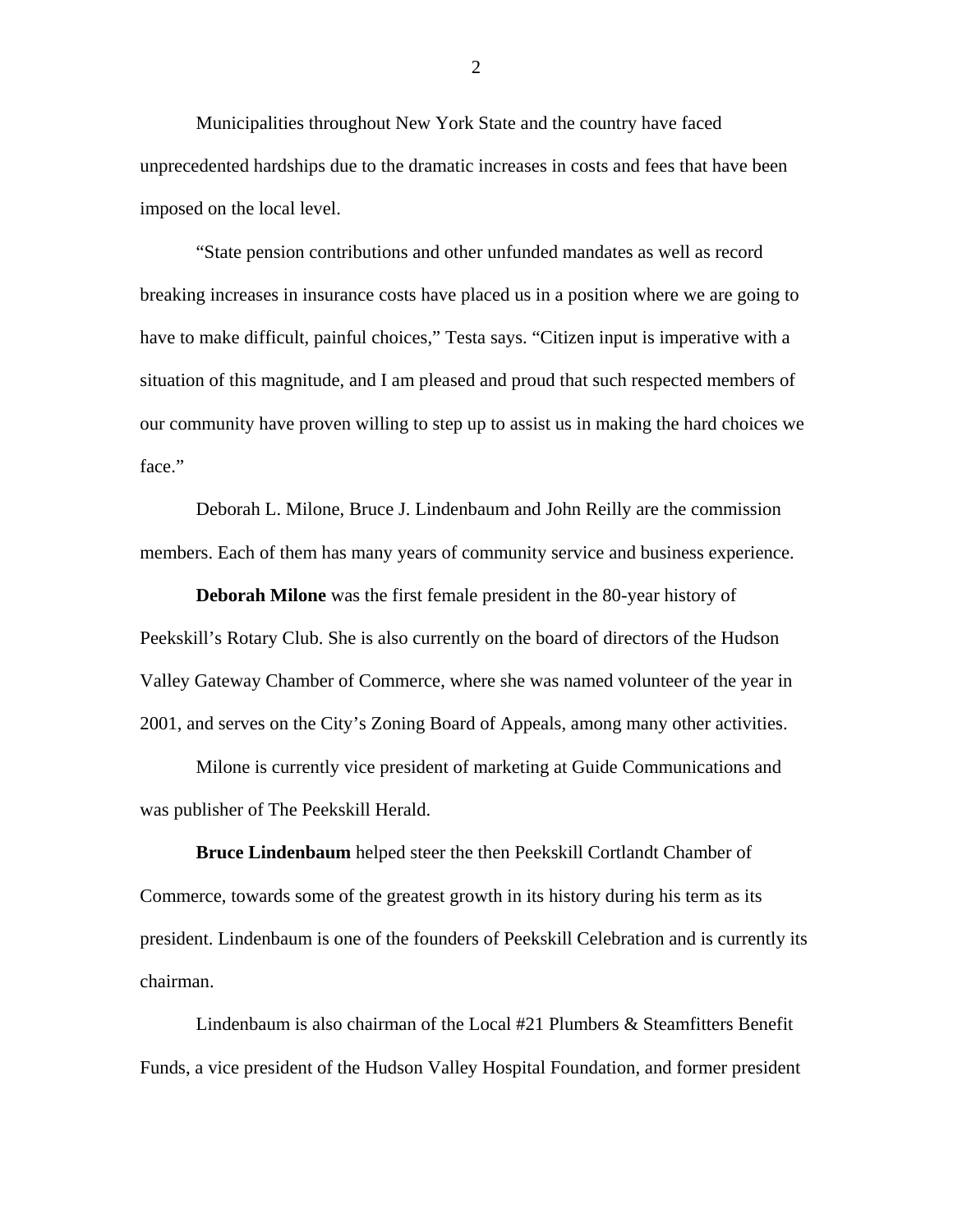of the First Hebrew Congregation. In the business world, as president of Frank & Lindy Plumbing & Heating Inc. and of Frank & Lindy Service Company, Lindenbaum has helped make both businesses into the most successful operations of their kind in the region.

**John Reilly** is a longtime veteran of the New York State Banking Department. He retired from the organization as Assistant Deputy Superintendent of Banks. Among his responsibilities were the analysis of risks facing the banks the agency supervised and the management of the Year 2000 conversion of all financial institutions licensed and supervised by New York State.

"Any decisions we make will have a significant impact on the community," Testa says. "Our city is already operating at a very high level of efficiency. During last year's difficult budgeting process, we cut away virtually every ounce of fat from our local government operations," he says.

"Over the last year we have made fundamental changes in many of our basic policies and procedures. Now we will face even tougher choices. And it is imperative that we utilize both the wisdom of our citizens and give them a chance to take part in this process," Testa says.

Besides setting up the budget committee, Peekskill is taking other steps to ensure that this year's financial decisions are made as quickly and efficiently as possible. Department heads have already been working generating budgetary information for several weeks. At the beginning of this year the City Council appointed new auditors with an extensive municipal background, who are conducting an intensive analysis of the city government's books.